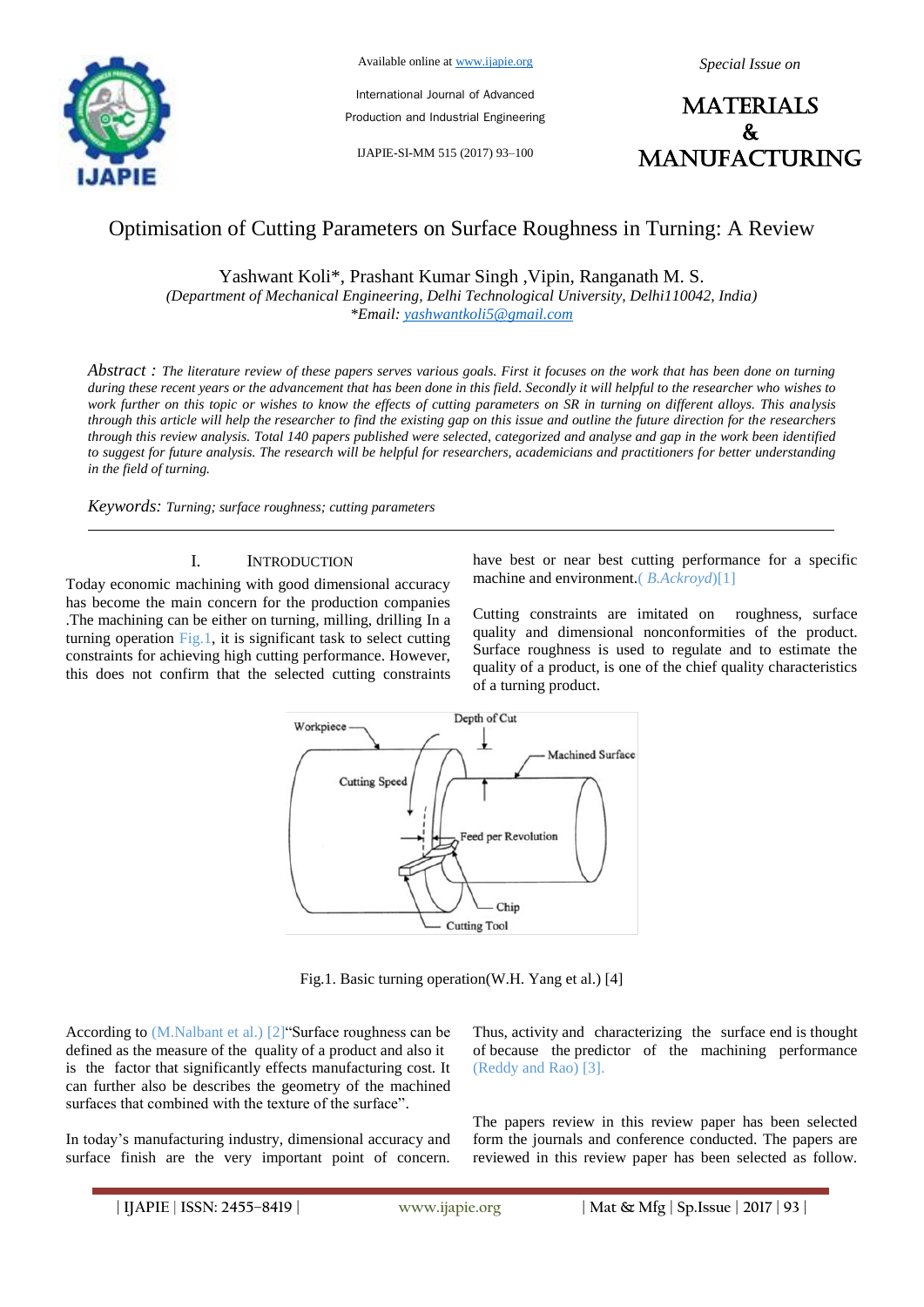### *Yashwant Koli et al., International Journal of Advanced Production and Industrial Engineering*

First the papers to be reviewed were selected from January 1995 to December 2015. Basic scholarly search engine ‗Google Scholars' and ‗Science Direct' were used. First the keywords 'surface roughness in turning' was used to search the papers. About 140 papers published from various journals and conferences were reviewed.

Fig.2, explains the experimental scheme for optimizing the surface roughness in turning operation. Initially, perform the basic turning operation on work piece with different cutting parameters then measure surface roughness with the help of surface measurement device. Then for enhancing the roughness both the cutting constraints and the measured surface roughness is inserted in the computer. With the assistance of different technique it gives the preferred optimal output.



Fig.2. Experimental scheme (IlhanAsilturk et al.) [5]

#### I. SURFACE ROUGHNESS

Surface properties such as roughness are judicious to the purpose competence of machine components. Augmented understanding of surface generation instruments can be used to enhance machining process and to increase component function ability. Surface roughness is tougher to manage and track than physical dimensions are, because relatively many causes affect surface roughness. Some of these causes can be controlled and some cannot. Manageable process constraints include feed, cutting speed, tool geometry and tool setup. Other factors, such as tool, work piece, tool wear and degradation and tool material inconsistency cannot be controlled as easily.

| TABLE I.                  |  |  |  |
|---------------------------|--|--|--|
| <b>Cutting Parameters</b> |  |  |  |

| Units       |
|-------------|
| (m/min)     |
| $(mm$ /rev) |
| (mm)        |
|             |

# II. TECHNIQUES

- TAGUCHI METHOD : Taguchi's parametric design is the operational tool for robust design it proposals a simple and organized qualitative ideal design to a comparatively low cost. The Taguchi method of offline (Engineering) quality control encompasses all stages of product/process development. However the key component for attaining great value at low cost is Design of Experiments.
- ANOVA : Since there are a great number of variables governing the process, some mathematical simulations are required to represent the process. However, these models are to be developed using only the significant parameters influencing the process rather than including all the parameters. In order to achieve this, statistical analysis of the experimental results will have to be processed using the analysis of variance ANOVA is a computational method that allows the estimation of the comparative assistances of each of the control aspects to the overall calculated response. ANOVA can be beneficial for defining effect of any given input constraint from a series of experimental outcomes by design of experiments for machining process and it can be used to translate experimental data.
- ANN : ANN is an interconnected gathering of simple managing elements, units or nodes, whose functionality is loosely built on animal neuron. The processing capability of the network is kept in the inter-unit linking strengths, or weights, attained by a method of adaptation to, or learning from, a set of training patterns. In its most general form, ANN is a machine that is planned to model the way in which the brain implements a specific task or function of interest; the network is frequently executed by using electronic constituents or is simulated in software on a digital computer.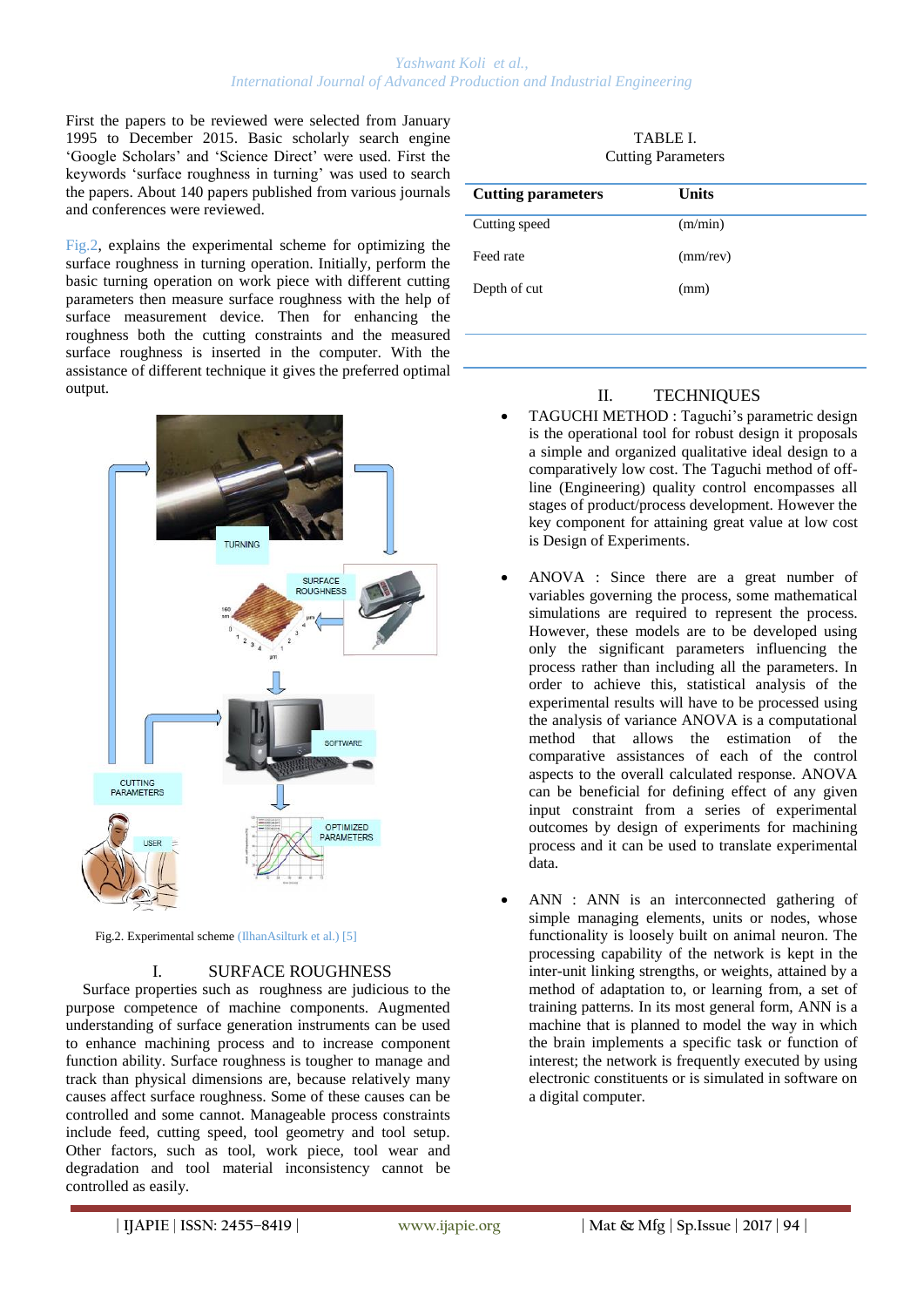# III. LITERATUREREVIEW

# TABLE II

## CLASSIFICATION AMONG DIFFERENT RESEARCHERS AND THEIR RESEARCH

| <b>Researchers</b>                      | <b>Tool Material</b>                | <b>Work piece Material</b> | <b>Techniques</b>       | <b>Key Findings</b>                                                                                                                                                                                                                                                            |
|-----------------------------------------|-------------------------------------|----------------------------|-------------------------|--------------------------------------------------------------------------------------------------------------------------------------------------------------------------------------------------------------------------------------------------------------------------------|
| JANG.D.et al. $[6]$                     | Carbide                             | <b>AISI</b> 1020           | On Line                 | The roughness along the work piece without<br>chatter, has specific frequency components that<br>are determined by the feed marks in the lower<br>frequency range. They are narrowly related to<br>the natural frequencies of a machine tool<br>structure.                     |
| Davim. J et al. [7]                     | <b>Cemented Carbide</b>             | Free Machining Steel       | ANN                     | The roughness is highly sensitive to both cutting<br>speed and feed rate whereas depth of cut has the<br>least effect. The surface roughness has a<br>tendency to reduce with the increase in cutting<br>speed and also with the reduction in feed rate.                       |
| I.A. Choudhury et al.[8]                | <b>Uncoated Tungsten</b><br>Carbide | <b>EN 24T</b>              | <b>Factorial Design</b> | Effect of feed is much more pronounced than<br>the effects of cutting speed and depth of cut, on<br>the roughness. Though, a higher cutting speed<br>improves the surface finish.                                                                                              |
| W.H. Yang et al. [4]                    | <b>Uncoated Tungsten</b><br>Carbide | S45C                       | Taguchi Method          | The tool life and surface roughness from<br>increases to about 250% from the initial cutting<br>parameters to the optimal cutting parameters                                                                                                                                   |
| M. Nalbant et al. [2]                   | <b>TiN Coated</b>                   | <b>AISI</b> 1030           | Taguchi Method          | Greater insert radius (1.2 mm), low feed rate<br>$(0.15 \text{ mm/rev})$ and low depth of cut $(0.5 \text{ mm})$<br>leads to better surface roughness. The surface<br>roughness improves to about 335% form initial<br>cutting parameters to the optimal cutting<br>parameters |
| IlhanAsilturk et al. [5] Coated Carbide |                                     | AISI 4140                  | Taguchi Method          | Optimum cutting conditions which correspond<br>for the smaller surface roughness in hard turning<br>method were found to be 120 m/min for the<br>cutting speed, 0.18 mm/rev for the feed rate and<br>0.4 mm for the depth of cut.                                              |
| HamdiAouici et al. [9]                  | <b>CBN 7020</b>                     | AISI H11                   | <b>ANOVA</b>            | Feed rate and work piece hardness have major<br>statistical influences on the surface roughness.<br>Lower feed rate and the high cutting speed lead<br>to best surface roughness.                                                                                              |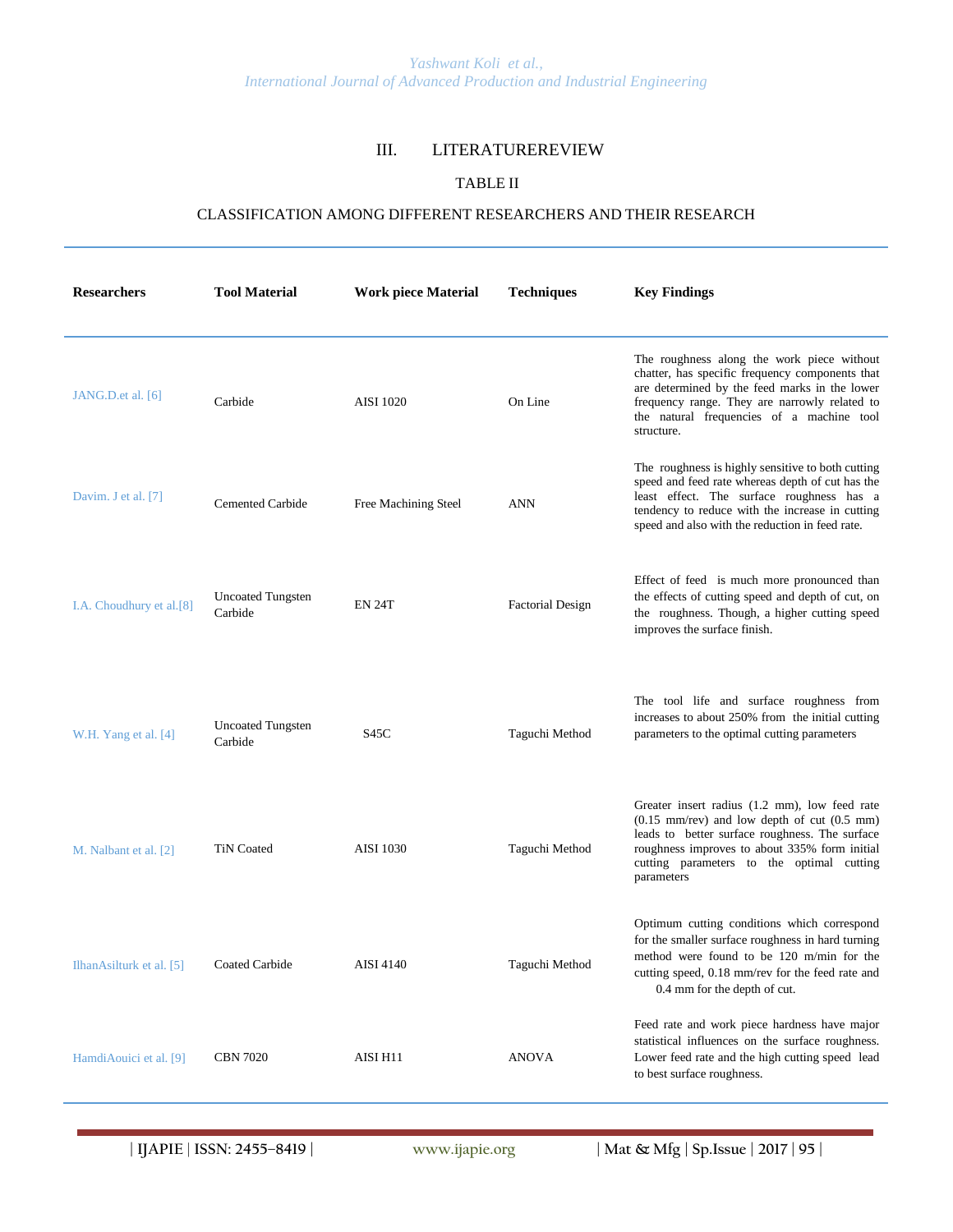| S. Ramesh et al. [10]          | Round Coated Carbide                | Titanium Alloy (gr5)                    | <b>ANOVA</b>              | The order of importance was feed, followed by<br>depth of cut and cutting speed. Feed has a great<br>effect on roughness.                                                               |
|--------------------------------|-------------------------------------|-----------------------------------------|---------------------------|-----------------------------------------------------------------------------------------------------------------------------------------------------------------------------------------|
| Upadhyay. V et al. [11]        | <b>Uncoated Cemented</b><br>Carbide | Ti-6Al-4V alloy                         | <b>ANN</b>                | Surface roughness within reasonable accuracy.                                                                                                                                           |
| Günay.M et al. [12]            | <b>CBN</b>                          | High-alloy white cast iron<br>(Ni-Hard) | Taguchi Method            | The most significant variable for Ni-Hard with<br>62 HRC was found the feed rate while the<br>variable that was the most significant for Ni-<br>Hard with 50 HRC was the cutting speed. |
| Bouacha.K et al. [13]          | <b>CBN</b>                          | AISI 52100                              | <b>ANOVA</b>              | The surface roughness is highly affected by feed<br>rate, whereas the cutting speed has a negative<br>effect and the depth of cut a negligible influence.                               |
| N.R. Abburi et al. [14]        | TiN-Coated Carbide                  | Mild Steel                              | <b>ANN</b>                | Reducing the ranges and increasing the number<br>of training data is expected to improve the<br>accuracy of the surface roughness.                                                      |
| B.Y. Lee et al. [15]           | Tungsten Carbide                    | S45C                                    | <b>Polynomial Network</b> | The accuracy of the surface roughness can be<br>predicted once the image of the turned surface<br>and turning conditions (cutting speed, feed rate,<br>and depth of cut) are given.     |
| JanezKopac et al. [16]         | Cermet                              | C <sub>15</sub> E <sub>4</sub>          | Taguchi Method            | A higher cutting speed results in a smoother<br>surface                                                                                                                                 |
| P.V.S. Suresh et al. [17]      | TiN-Coated tungsten<br>carbide      | Mild steel                              | <b>GA</b>                 | Surface quality can be greatly controlled using<br>Genetic Algorithms                                                                                                                   |
| Shinn-Ying Ho et al.<br>$[18]$ | Tungsten Carbide                    | S45C                                    | <b>ANFIS</b>              | The advantages of the proposed method are non-<br>contact measurements, ease of automation, and<br>high accuracy                                                                        |
| Tugrul Ozel et al. [19]        | <b>CBN</b>                          | AISI 52100                              | ANN                       | The developed prediction system is found to be<br>capable<br>of<br>surface<br>accurate<br>roughness<br>prediction.                                                                      |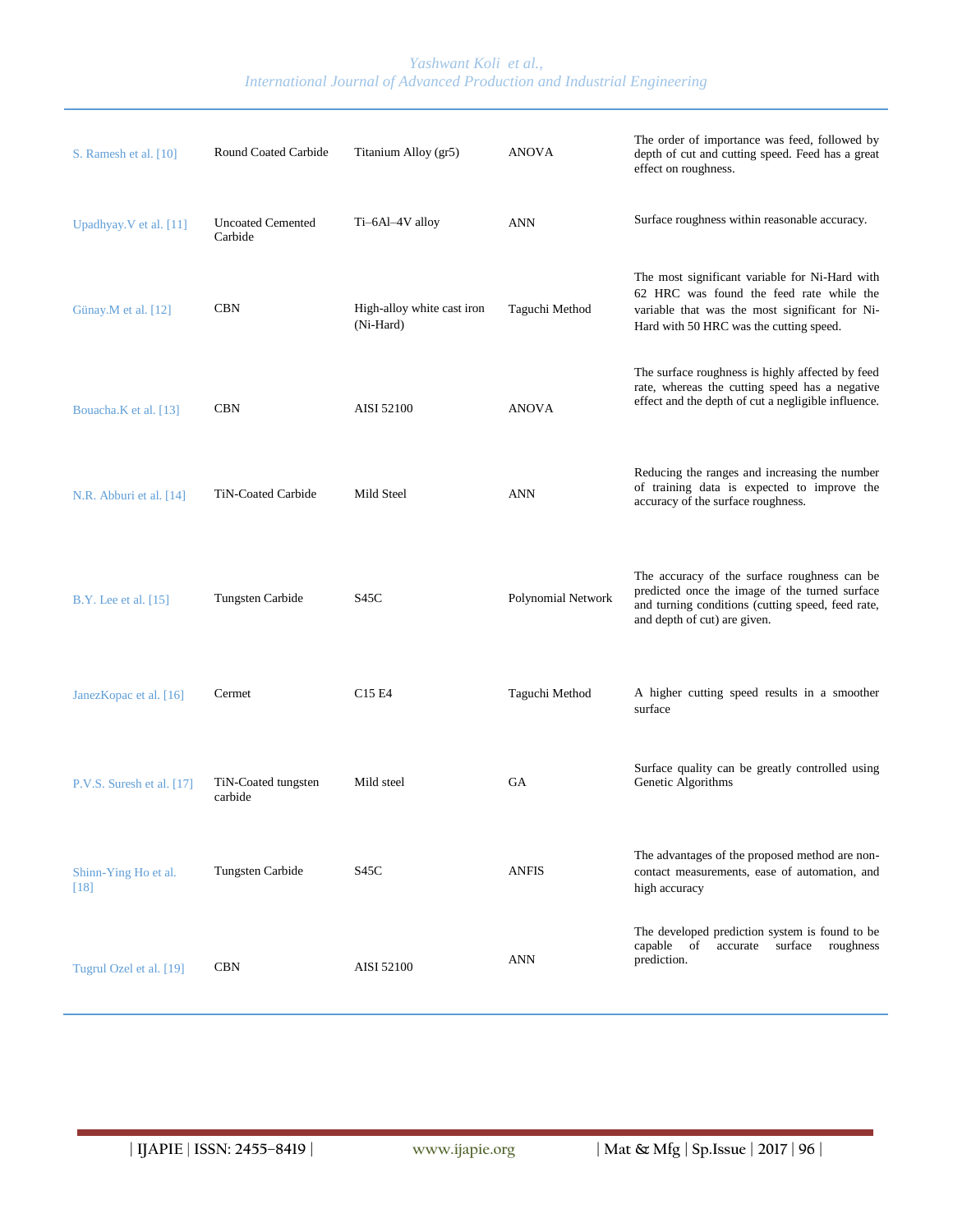*Yashwant Koli et al., International Journal of Advanced Production and Industrial Engineering*

| W.S. Lin et al.<br>[20]                        | Carbide                 | S55C               | Regression<br>analysis | Feed rate is the significant factor that affects the<br>roughness, where increasing feed rate will<br>increase the roughness, while a regression<br>multiplier proves that the cutting speed does not<br>have a major impact on surface roughness. |
|------------------------------------------------|-------------------------|--------------------|------------------------|----------------------------------------------------------------------------------------------------------------------------------------------------------------------------------------------------------------------------------------------------|
| O.B. Abouelatta et al.<br>$[21]$               | <b>Cemented Carbide</b> | Free cutting Steel | Mathematical Model     | The maximum height roughness parameter<br>depends greatly on the rotational cutting speed.                                                                                                                                                         |
| K.A. Risbood et al. [22]                       | TiN-Coated Carbide      | Steel              | <b>ANN</b>             | Artificial neural networks can be used to find out<br>the effective estimates of surface finish.                                                                                                                                                   |
| M.Y. Noordin et al. [23]                       | Coated Carbide          | <b>AISI</b> 1045   | <b>ANOVA</b>           | The ANOVA revealed that feed is the most<br>factor influencing the surface<br>significant<br>roughness.                                                                                                                                            |
| D.I. Lalwani et al. [24]                       | Coated Ceramic          | <b>MDN250</b>      | <b>ANOVA</b>           | Good surface roughness can be achieved when<br>cutting speed and depth of cut are in range<br>$(93m/min$ and $0.2mm$ ) and feed rate is at low<br>level of $(0.04$ mm/rev).                                                                        |
| M. Anthony Xavior et<br>al. $[25]$             | Carbide                 | <b>AISI 304</b>    | <b>ANOVA</b>           | Coconut oil was found to be a better cutting<br>fluid than the conventional mineral oils in<br>reducing surface roughness.                                                                                                                         |
| Jeffrey D. Thiele et al.<br>$\lceil 26 \rceil$ | <b>CBN</b>              | AISI 52100         | <b>ANOVA</b>           | The effect of work piece hardness and edge<br>geometry interaction on the surface roughness<br>was found to be very significant. The effect of<br>edge hone on the surface roughness decreased<br>with increase in work piece hardness             |
| Davim. J et al. [27]                           | PCD                     | <b>GFRP</b>        | <b>ANOVA</b>           | The roughness increases with the feed rate and<br>decreases with the cutting velocity. The feed rate<br>has the highest physical and statistical effect on<br>surface roughness.                                                                   |
| A.Kohli et al. [28]                            | Carbide                 | Mild Steel         | ANN                    | The experimental value is close to the most<br>likely estimate and within the upper and lower<br>estimates                                                                                                                                         |
| Tugrul Ozel et al. [29]                        | <b>CBN</b>              | AISI H13           | <b>ANOVA</b>           | Honed edge geometry and lower work piece<br>surface hardness resulted in better surface<br>roughness.                                                                                                                                              |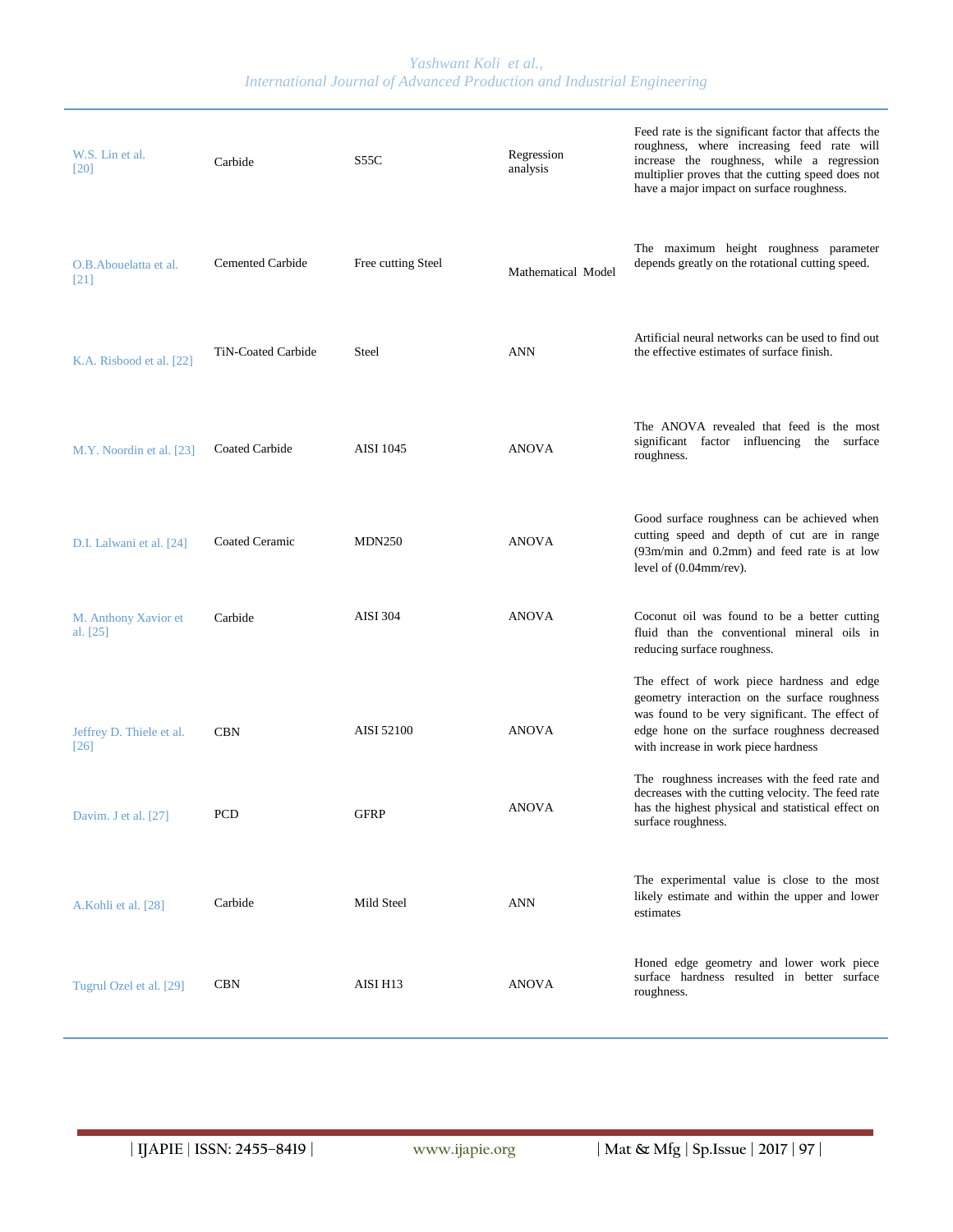*Yashwant Koli et al., International Journal of Advanced Production and Industrial Engineering*

| Eyup Bagci et al. [30]          | <b>MTT3000</b>        | <b>GFRP</b>    | <b>ANN</b>     | It was found that the maximum test errors were<br>6.30% and 6.36% by comparing roughness<br>values predicted from ANN model with those<br>predicted RSM.                                                                         |
|---------------------------------|-----------------------|----------------|----------------|----------------------------------------------------------------------------------------------------------------------------------------------------------------------------------------------------------------------------------|
| Dilbag Singh et al. [31]        | Ceramic               | AISI 52100     | <b>ANOVA</b>   | Feed is the governing factor affecting the surface<br>roughness.                                                                                                                                                                 |
| Ahmet Hasçalhk et al.<br>$[32]$ | CNMG 12040-833        | Ti-6Al-4V      | Taguchi Method | Feed rate is the key factor that has the highest<br>importance on the roughness and it is about 1.72<br>times more vital than depth of cut. The cutting<br>speed does not seem to have much of an<br>influence on the roughness. |
| Surjya K. Pal et al. [33]       | <b>HSS</b>            | Mild Steel     | <b>ANN</b>     | The predicted surface roughness from the neural<br>network model is very close to the measured<br>values.                                                                                                                        |
| Vishal S. Sharma et al.<br>[34] | <b>Coated Carbide</b> | Adamite        | <b>ANN</b>     | Surface roughness is positively influenced with<br>feed and it shows negative trend speed and depth<br>of cut.                                                                                                                   |
| Hardeep Singh et al.<br>$[35]$  | Carbide               | $EN-8$         | Taguchi Method | The feed has the variable effect on surface<br>roughness. It is interesting to note that spindle<br>speed, feed rate and depth of cut for Material<br>Removal Rate have increasing trend.                                        |
| Ranganath M.S. et al.<br>[41]   | <b>HSS</b>            | Aluminium 6061 | <b>ANOVA</b>   | The minimum surface roughness is obtained at<br>1.2mm depth of cut, 156rpm speed and<br>0.05mm/rev feed rate.                                                                                                                    |
| Ranganath M.S. et al.<br>$[42]$ | <b>CNMG</b>           | Aluminium 6061 | Taguchi Method | The optimal roughness is obtained at 1900rpm<br>speed, 0.25mm depth of cut and 0.12mm/rev<br>feed rate.                                                                                                                          |
| Ranganath M.S. et al.<br>$[43]$ | Carbide               | Aluminium 6061 | <b>ANN</b>     | The surface roughness value increases as the<br>feed and depth of cut increases and as spindle<br>speed increases the roughness value decreases.                                                                                 |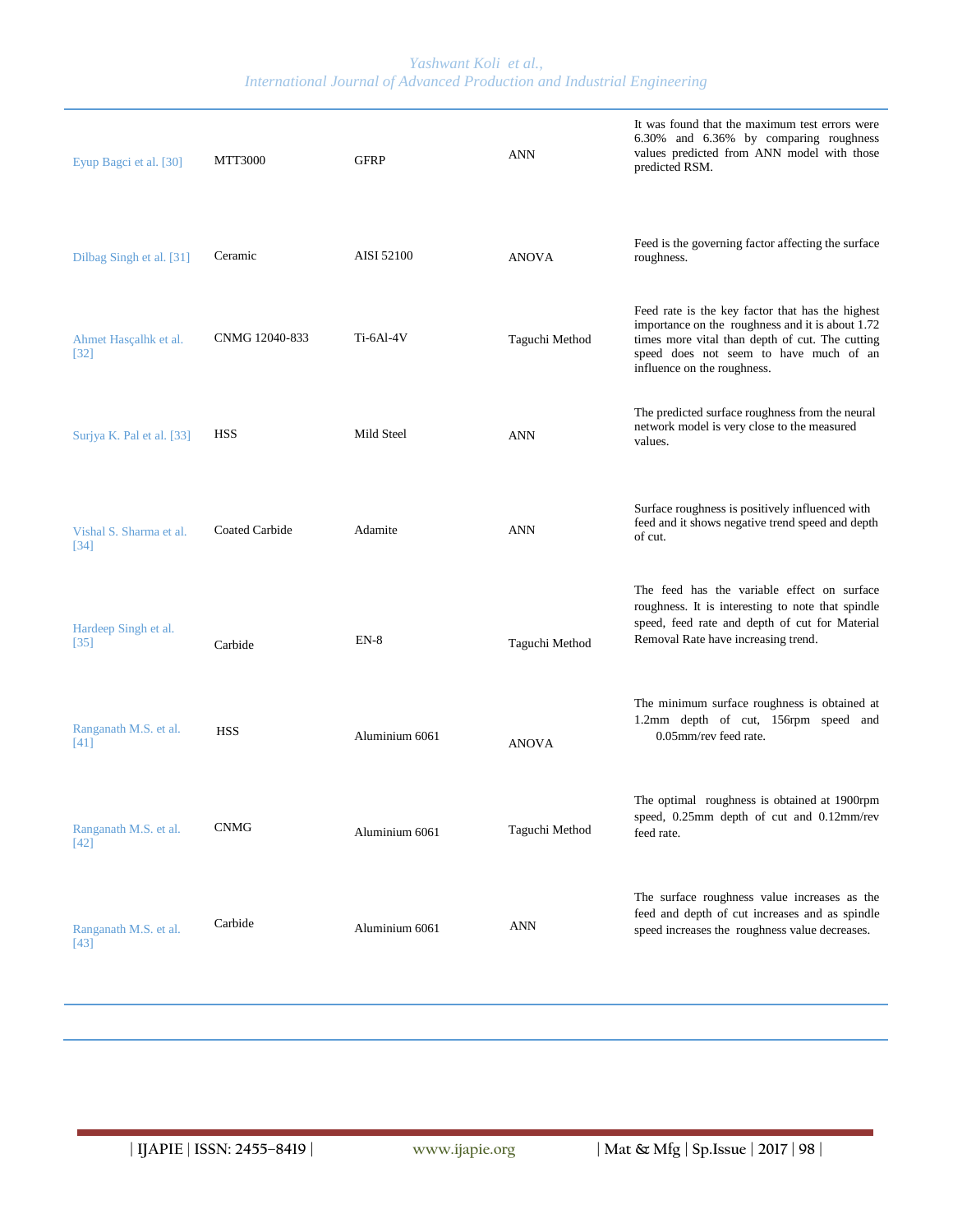## IV. ANALYSIS

The number of papers reviewed on turning is shown in fig 3. It shows in which year how many papers are published on turning which are reviewed.

Fig 4.gives the percentage distribution of the optimization technique used in the reviewed papers. With the help of the chart it can be stated that ANN, ANOVA and Taguchi techniques are used more than others.



Fig 4. Percentage distribution of optimization technique

### V. DİSCUSSİON AND CONCLUSİON

This literature review covers a brief literature of many areas of research; the current work presented a review of the different methodologies that are used for forecasting the surface roughness.

GAs and other optimization technique could be ideally used in conjunction with the developed models for the prediction of surface roughness(P.G. Benardos et al.) [36].

(Thomas M. et al.) [37] Concludes that the feed rate and also the tool nose radius square measure the variables that manufacture the foremost vital effects on surface roughness, followed by the cutting speed.

Dry machining of steel caused most tool wear and surface roughness and wet machining didn't show considerable improvement (N.R. Dhar et al.) [38].

It is observed that depth of cut and feed variables have a negative influence on the surface roughness average as increasing any of the two previous variables means increasing the roughness parameter. On the other hand, thereis an optimum value of cutting speed that provides a minimum value of surface roughness (I. Puertas Arbizu et al.) [39], (Davim. J et al.) [40].

This paper concludes that roughness increases with the feed rate and decreases with the cutting velocity. The best roughness was attained at the lower feed rate and the maximum cutting speed whereas depth of cut has negligible influence. This literature review not only presents the present scenario but also frame guideline for future research.

#### **REFERENCES**

- [1] B.Ackroyd, (2001) Assessment of contact circumstances in machining , Accounts of the of Institution of Mechanical Engineers: Part B—Journal of Engineering Manufacture 215 (4) pp.493–507.
- [2] M. Nalbant, H. Go¨kkaya, G. Sur; (2007) Presentation of Taguchi method in the optimization of cutting parameters for roughness in turning: Materials and Design 28 pp.1379–1385.
- [3] Reddy, N.S., Rao, P.V., (2005) Selection of best tool geometry and cutting circumstances using a roughness calculation model for end milling. Int. J. Adv. Manuf. Technol. 26 pp.1202–1210.
- [4] W.H. Yang, Y.S. Tarng; (1998) Strategy optimization of cutting constraints for turning operations based on the Taguchi method: Journal of Materials Processing Technology 84 pp.122–129.
- [5] Ilhan Asilturk, Harun Akkus; (2011) Determining the effect of cutting constraint on roughness in hard turning using the Taguchi method: Measurement 44 pp.1697–1704.
- [6] Jang.D., Young-Gu Choi, Hong-Gil Kim And Alex Hsiao (1996) Study of the relationship between roughness and cutting vibrations to develop an on-line roughness measuring process in hard turning: Int. J. Mach. Tools Manufact. Vol. 36, No. 4. pp.453-464.
- [7] Davim. J , V.N. Gaitonde, S.R. Karnik; (2008) Inquiries into the effect of cutting circumstances on roughness in turning of free machining steel by ANN models: journal of materials administering technology 2 0 5 pp.16–23.
- [8] I.A. Choudhury, M.A. EI-Baradie; (1997) Rroughness estimate in the turning of high-strength steel by factorial design of tests: Journal of Materials Processing Technology 67 pp.55-61.
- [9] Hamdi Aouici, Mohamed Athmane Yallese, Kamel Chaoui, Tarek Mabrouki, Jean-François Rigal; (2012) Exploration of roughness and cutting force elements in hard turning with CBN tool: Prediction model and cutting conditions optimization: Measurement 45 pp.344–353.
- [10] S. Ramesh, L. Karunamoorthy, K. Palanikumar; (2012) Dimension and investigation of roughness in turning of aerospace titanium alloy (gr5): Measurement 45 pp.1266– 1276.
- [11] Upadhyay.V, P.K. Jain, N.K. Mehta; (2013) In-process estimate of roughness in turning of Ti–6Al–4V alloy using